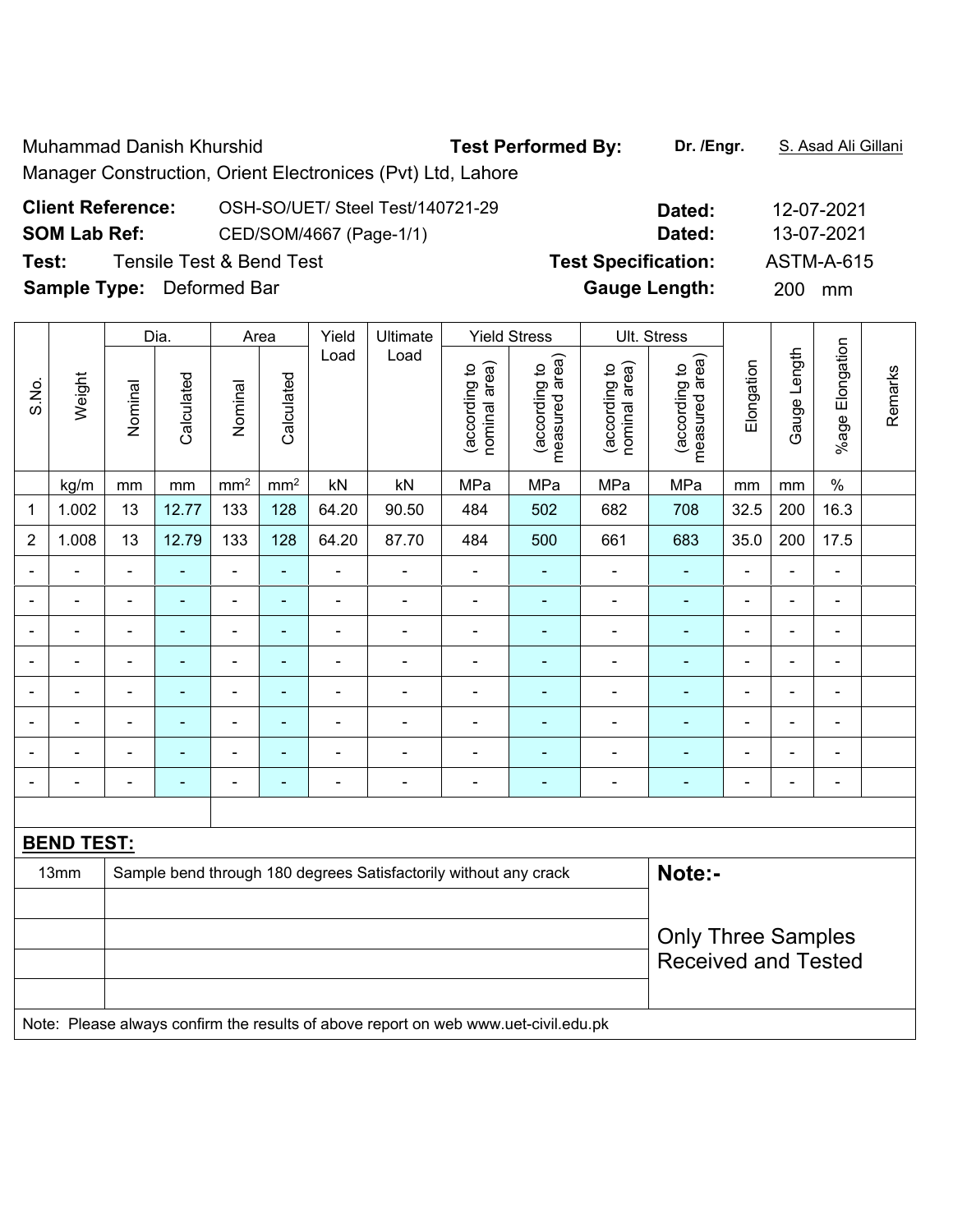Building Standards Ltd. Lahore

## **Client Reference:** GT/LTR/210701-074 **Dated:** 13-07-2021 **SOM Lab Ref:** CED/SOM/4677 (Page-1/1) **Dated:** 13-07-2021 **Test:** Tension Test **Test Specification:** ASTM- A-615

**Sample Type:** Deformed Bar **Gauge Length:** 200 mm

|                          | Dia.              | Area                     |                        | Yield          | Ultimate        | <b>Yield Stress</b> |                                                                                     | Ult. Stress                    |                                 |                                |                                 |                          |                          |                 |         |
|--------------------------|-------------------|--------------------------|------------------------|----------------|-----------------|---------------------|-------------------------------------------------------------------------------------|--------------------------------|---------------------------------|--------------------------------|---------------------------------|--------------------------|--------------------------|-----------------|---------|
| S.No.                    | Weight            | Nominal                  | Calculated             | Nominal        | Calculated      | Load                | Load                                                                                | nominal area)<br>(according to | (according to<br>measured area) | nominal area)<br>(according to | measured area)<br>(according to | Elongation               | Gauge Length             | %age Elongation | Remarks |
|                          | kg/m              | mm                       | mm                     | $\rm mm^2$     | mm <sup>2</sup> | kN                  | kN                                                                                  | MPa                            | MPa                             | MPa                            | MPa                             | mm                       | $\,mm$                   | $\%$            |         |
| 1                        | 0.992             | 12                       | 12.67                  | 113            | 126             | 58.50               | 85.00                                                                               | 517                            | 465                             | 752                            | 675                             | 35.0                     | 200                      | 17.5            |         |
|                          |                   | ä,                       | $\blacksquare$         | $\blacksquare$ | ÷,              | $\blacksquare$      | $\blacksquare$                                                                      | ä,                             | $\blacksquare$                  | $\overline{\phantom{0}}$       | ä,                              | $\blacksquare$           | $\blacksquare$           | $\blacksquare$  |         |
|                          |                   | $\blacksquare$           | $\blacksquare$         | $\blacksquare$ | ÷,              | $\blacksquare$      | $\blacksquare$                                                                      | $\blacksquare$                 | $\blacksquare$                  | $\qquad \qquad \blacksquare$   | ÷,                              | $\blacksquare$           | $\overline{a}$           | $\blacksquare$  |         |
|                          |                   | $\overline{\phantom{a}}$ | $\blacksquare$         | $\blacksquare$ | ÷               | $\blacksquare$      | $\blacksquare$                                                                      | $\blacksquare$                 | $\blacksquare$                  | $\overline{a}$                 | $\blacksquare$                  | $\blacksquare$           | $\blacksquare$           | $\blacksquare$  |         |
| $\overline{\phantom{0}}$ |                   | $\blacksquare$           | $\blacksquare$         | $\blacksquare$ | ۰               | $\blacksquare$      | $\blacksquare$                                                                      | $\blacksquare$                 | ۰                               | $\frac{1}{2}$                  | ÷,                              | $\blacksquare$           | $\blacksquare$           | $\blacksquare$  |         |
| $\blacksquare$           | ÷                 | $\blacksquare$           | ٠                      | $\blacksquare$ | ۰               | $\blacksquare$      | $\overline{\phantom{a}}$                                                            | $\blacksquare$                 | $\blacksquare$                  | $\frac{1}{2}$                  | ÷,                              | $\overline{\phantom{a}}$ | $\blacksquare$           | $\frac{1}{2}$   |         |
| $\blacksquare$           | $\blacksquare$    | $\blacksquare$           | ä,                     | $\blacksquare$ | ä,              | $\blacksquare$      | $\blacksquare$                                                                      | ä,                             | $\blacksquare$                  | $\blacksquare$                 | ÷,                              | ä,                       | $\frac{1}{2}$            |                 |         |
|                          |                   | $\blacksquare$           | ÷,                     | ÷,             | ÷               | ÷,                  | $\blacksquare$                                                                      | $\blacksquare$                 | ÷,                              | $\blacksquare$                 | ä,                              | ä,                       | ÷,                       | -               |         |
|                          |                   | $\blacksquare$           | $\blacksquare$         | $\blacksquare$ | $\blacksquare$  | $\blacksquare$      | $\blacksquare$                                                                      | $\blacksquare$                 | $\blacksquare$                  | ÷                              | L,                              | $\blacksquare$           | $\blacksquare$           |                 |         |
|                          |                   | $\blacksquare$           | $\blacksquare$         | $\blacksquare$ | ۰               | $\blacksquare$      | $\blacksquare$                                                                      | $\blacksquare$                 | $\blacksquare$                  | $\overline{a}$                 | ä,                              | $\blacksquare$           | $\overline{\phantom{a}}$ | ä,              |         |
|                          |                   |                          |                        |                |                 |                     |                                                                                     |                                |                                 |                                |                                 |                          |                          |                 |         |
|                          | <b>BEND TEST:</b> |                          |                        |                |                 |                     |                                                                                     |                                |                                 |                                |                                 |                          |                          |                 |         |
|                          | --                |                          | No Bend test performed |                |                 |                     |                                                                                     |                                |                                 |                                | Note:-                          |                          |                          |                 |         |
|                          |                   |                          |                        |                |                 |                     |                                                                                     |                                |                                 |                                |                                 |                          |                          |                 |         |
|                          |                   |                          |                        |                |                 |                     |                                                                                     |                                |                                 |                                | <b>Only One Sample</b>          |                          |                          |                 |         |
|                          |                   |                          |                        |                |                 |                     |                                                                                     |                                |                                 |                                | <b>Received and Tested</b>      |                          |                          |                 |         |
|                          |                   |                          |                        |                |                 |                     |                                                                                     |                                |                                 |                                |                                 |                          |                          |                 |         |
|                          |                   |                          |                        |                |                 |                     | Note: Please always confirm the results of above report on web www.uet-civil.edu.pk |                                |                                 |                                |                                 |                          |                          |                 |         |
|                          |                   |                          |                        |                |                 |                     |                                                                                     |                                |                                 |                                |                                 |                          |                          |                 |         |

## Irfan Siddique **Test Performed By: Dr. /Engr.** S. Asad Ali Gillani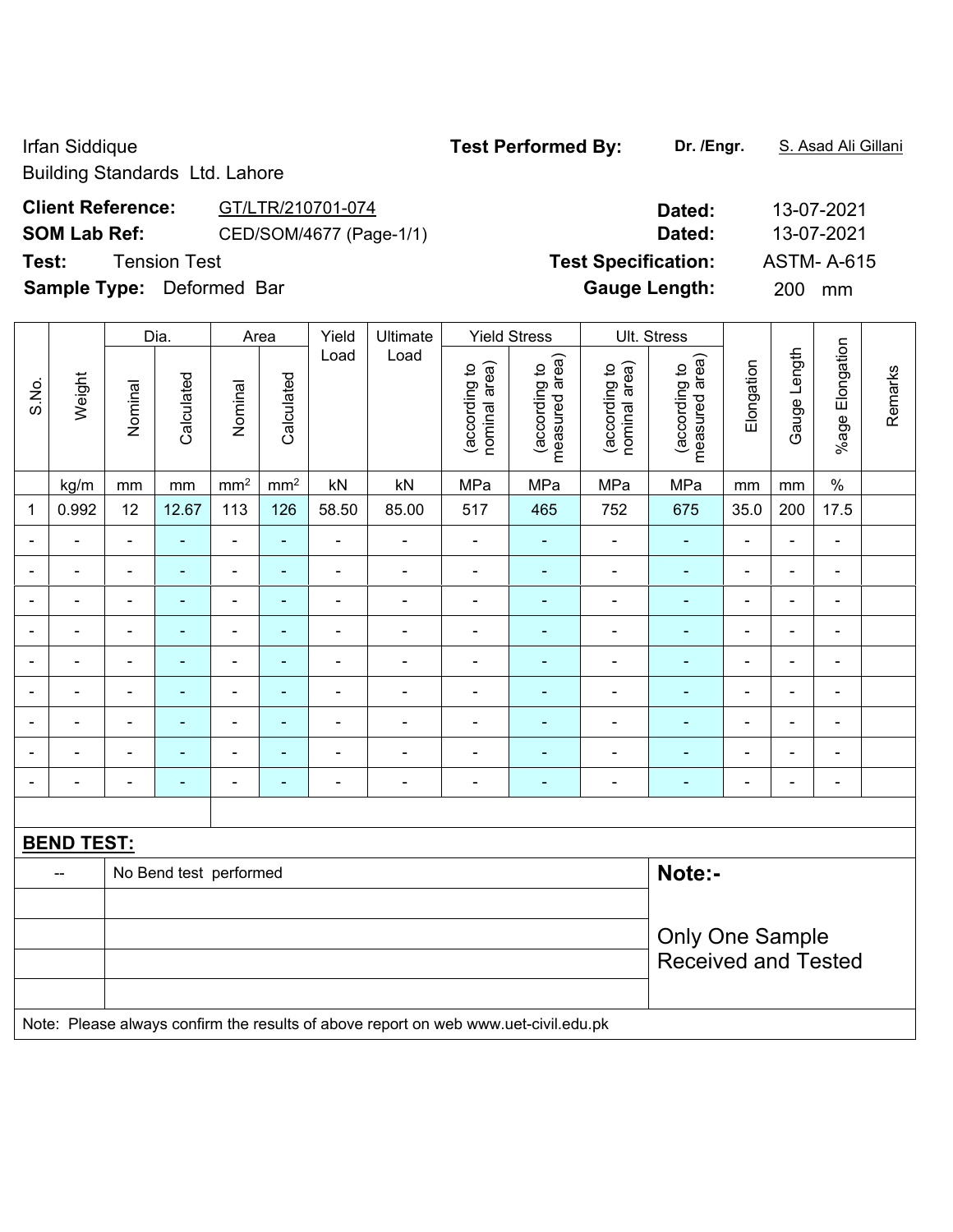Engr. Shahbaz Khan **Test Performed By:** Dr. /Engr. **S. Asad Ali Gillani** 

Project Manager/Resident Head (Civil) JHC -48 MW Jaggran -II, Hydropower Project

| <b>Client Reference:</b>         | E314-JHC-EPCC-OC-405                | Dated:                     | 13-07-2021       |
|----------------------------------|-------------------------------------|----------------------------|------------------|
| <b>SOM Lab Ref:</b>              | CED/SOM/4668(Page-1/1)              | Dated:                     | 13-07-2021       |
| Test:                            | <b>Tension Test &amp; Bend Test</b> | <b>Test Specification:</b> | <b>ASTM -615</b> |
| <b>Sample Type:</b> Deformed Bar |                                     | <b>Gauge Length:</b>       | mm<br>50.        |

|                |                          |                                                                            | Dia.           |                          | Area            | Yield          | Ultimate                                                                            |                                | <b>Yield Stress</b>             |                                | Ult. Stress                     |                |                |                          |         |
|----------------|--------------------------|----------------------------------------------------------------------------|----------------|--------------------------|-----------------|----------------|-------------------------------------------------------------------------------------|--------------------------------|---------------------------------|--------------------------------|---------------------------------|----------------|----------------|--------------------------|---------|
| S.No.          | Weight                   | Nominal                                                                    | Calculated     | Nominal                  | Calculated      | Load           | Load                                                                                | nominal area)<br>(according to | measured area)<br>(according to | nominal area)<br>(according to | (according to<br>measured area) | Elongation     | Gauge Length   | Elongation<br>%age F     | Remarks |
|                | kg/m                     | mm                                                                         | mm             | mm <sup>2</sup>          | mm <sup>2</sup> | kN             | kN                                                                                  | MPa                            | MPa                             | MPa                            | MPa                             | mm             | mm             | $\%$                     |         |
| 1              | 4.043                    | 25                                                                         | 25.61          | 491                      | 515             | 252.00         | 354.70                                                                              | 513                            | 490                             | 723                            | 689                             | 30.0           | 200            | 15.0                     |         |
| $\overline{2}$ | 4.089                    | 25                                                                         | 25.75          | 491                      | 521             | 296.00         | 367.50                                                                              | 603                            | 569                             | 749                            | 706                             | 30.0           | 200            | 15.0                     |         |
| 3              | 0.905                    | 13                                                                         | 12.12          | 133                      | 115             | 65.20          | 82.00                                                                               | 491                            | 566                             | 618                            | 712                             | 22.5           | 200            | 11.3                     |         |
| 4              | 0.934                    | 13                                                                         | 12.31          | 133                      | 119             | 64.50          | 87.00                                                                               | 486                            | 543                             | 655                            | 732                             | 32.5           | 200            | 16.3                     |         |
| -              | $\overline{\phantom{0}}$ | $\blacksquare$                                                             | $\blacksquare$ | $\blacksquare$           | $\blacksquare$  | ÷,             | $\overline{\phantom{a}}$                                                            | $\blacksquare$                 | $\blacksquare$                  | ÷,                             | ÷                               | $\blacksquare$ | $\blacksquare$ | $\overline{\phantom{a}}$ |         |
|                | $\blacksquare$           | $\blacksquare$                                                             | $\blacksquare$ | $\blacksquare$           | $\blacksquare$  | ÷              | ÷,                                                                                  | $\blacksquare$                 | ٠                               | ÷,                             | ÷                               | $\blacksquare$ | $\blacksquare$ | $\blacksquare$           |         |
|                |                          |                                                                            | $\blacksquare$ | $\overline{a}$           | $\overline{a}$  |                | $\blacksquare$                                                                      | $\blacksquare$                 | $\blacksquare$                  | $\blacksquare$                 | $\overline{a}$                  |                |                | $\blacksquare$           |         |
|                |                          |                                                                            |                | $\blacksquare$           | $\blacksquare$  |                |                                                                                     | $\blacksquare$                 |                                 |                                |                                 |                | ä,             | $\blacksquare$           |         |
| -              | $\overline{a}$           |                                                                            | ٠              | $\overline{\phantom{0}}$ | $\blacksquare$  | $\blacksquare$ | ۰                                                                                   | $\blacksquare$                 | ۰                               | ۰                              | ۰                               | $\blacksquare$ | $\overline{a}$ | -                        |         |
|                |                          |                                                                            | $\blacksquare$ | ÷,                       | $\blacksquare$  | $\blacksquare$ | $\overline{a}$                                                                      | $\blacksquare$                 | $\blacksquare$                  | ÷,                             | $\blacksquare$                  | $\blacksquare$ | $\blacksquare$ | $\overline{\phantom{a}}$ |         |
|                |                          |                                                                            |                |                          |                 |                |                                                                                     |                                |                                 |                                |                                 |                |                |                          |         |
|                | <b>BEND TEST:</b>        |                                                                            |                |                          |                 |                |                                                                                     |                                |                                 |                                |                                 |                |                |                          |         |
|                | 25mm                     | Note:-<br>Sample bend through 180 degrees Satisfactorily without any crack |                |                          |                 |                |                                                                                     |                                |                                 |                                |                                 |                |                |                          |         |
|                | 13mm                     |                                                                            |                |                          |                 |                | Sample bend through 180 degrees Satisfactorily without any crack                    |                                |                                 |                                |                                 |                |                |                          |         |
|                |                          |                                                                            |                |                          |                 |                |                                                                                     |                                |                                 |                                | <b>Only Six Samples</b>         |                |                |                          |         |
|                |                          |                                                                            |                |                          |                 |                |                                                                                     |                                |                                 |                                | <b>Received and Tested</b>      |                |                |                          |         |
|                |                          |                                                                            |                |                          |                 |                |                                                                                     |                                |                                 |                                |                                 |                |                |                          |         |
|                |                          |                                                                            |                |                          |                 |                | Note: Please always confirm the results of above report on web www.uet-civil.edu.pk |                                |                                 |                                |                                 |                |                |                          |         |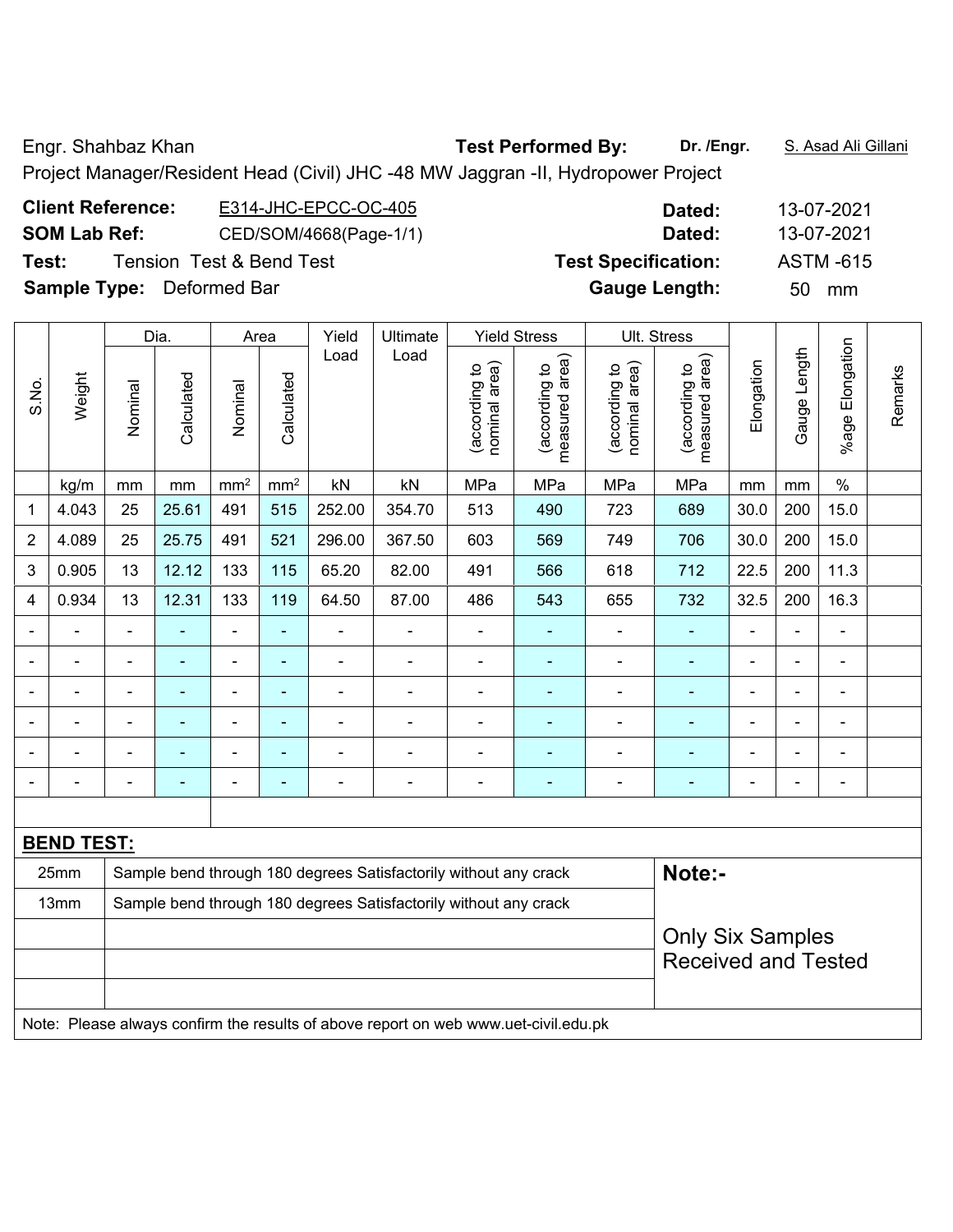Engr. Shahbaz Khan **Test Performed By:** Dr. /Engr. **S. Asad Ali Gillani** 

Project Manager/Resident Head (Civil) JHC -48 MW Jaggran -II, Hydropower Project

| <b>Client Reference:</b>         | E314-JHC-EPCC-OC-407   | Dated:                     | 13-07-2021       |
|----------------------------------|------------------------|----------------------------|------------------|
| <b>SOM Lab Ref:</b>              | CED/SOM/4669(Page-1/1) | Dated:                     | 13-07-2021       |
| Test:                            | Tension Test&Bend Test | <b>Test Specification:</b> | <b>ASTM -615</b> |
| <b>Sample Type:</b> Deformed Bar |                        | <b>Gauge Length:</b>       | mm<br>50.        |

|                |                   |                | Dia.       |                 | Area            | Yield  | Ultimate                                                         |                                | <b>Yield Stress</b>             |                                | Ult. Stress                     |                |                |                         |         |
|----------------|-------------------|----------------|------------|-----------------|-----------------|--------|------------------------------------------------------------------|--------------------------------|---------------------------------|--------------------------------|---------------------------------|----------------|----------------|-------------------------|---------|
| S.No.          | Weight            | Nominal        | Calculated | Nominal         | Calculated      | Load   | Load                                                             | nominal area)<br>(according to | (according to<br>measured area) | nominal area)<br>(according to | measured area)<br>(according to | Elongation     | Gauge Length   | Elongation<br>$%$ age I | Remarks |
|                | kg/m              | mm             | mm         | mm <sup>2</sup> | mm <sup>2</sup> | kN     | kN                                                               | MPa                            | MPa                             | MPa                            | MPa                             | mm             | mm             | $\%$                    |         |
| 1              | 3.031             | 22             | 22.17      | 380             | 386             | 236.50 | 281.00                                                           | 622                            | 613                             | 739                            | 728                             | 35.0           | 200            | 17.5                    |         |
| $\overline{2}$ | 3.016             | 22             | 22.12      | 380             | 384             | 234.50 | 280.00                                                           | 617                            | 611                             | 737                            | 729                             | 35.0           | 200            | 17.5                    |         |
| 3              | 2.228             | 19             | 19.01      | 284             | 284             | 146.70 | 183.00                                                           | 517                            | 517                             | 645                            | 645                             | 32.5           | 200            | 16.3                    |         |
| 4              | 2.207             | 19             | 18.92      | 284             | 281             | 148.50 | 183.70                                                           | 524                            | 529                             | 648                            | 654                             | 25.0           | 200            | 12.5                    |         |
| 5              | 1.567             | 16             | 15.94      | 201             | 200             | 103.20 | 133.00                                                           | 513                            | 517                             | 661                            | 667                             | 30.0           | 200            | 15.0                    |         |
| 6              | 1.590             | 16             | 16.06      | 201             | 203             | 102.70 | 131.50                                                           | 511                            | 508                             | 654                            | 650                             | 25.0           | 200            | 12.5                    |         |
| $\overline{7}$ | 1.007             | 12             | 12.78      | 113             | 128             | 65.00  | 87.50                                                            | 575                            | 507                             | 774                            | 683                             | 30.0           | 200            | 15.0                    |         |
| 8              | 1.002             | 12             | 12.75      | 113             | 128             | 65.70  | 89.00                                                            | 581                            | 515                             | 787                            | 698                             | 32.5           | 200            | 16.3                    |         |
| $\blacksquare$ | ÷.                | $\blacksquare$ |            | ÷,              | ÷,              | ä,     |                                                                  | $\blacksquare$                 | ÷                               | ۰                              | Ξ                               | $\blacksquare$ | $\blacksquare$ | $\blacksquare$          |         |
|                | $\blacksquare$    | $\blacksquare$ | ٠          | $\blacksquare$  | ٠               | ٠      |                                                                  | ÷                              | ۰                               | ۰                              | ۰                               |                | $\blacksquare$ | $\blacksquare$          |         |
|                |                   |                |            |                 |                 |        |                                                                  |                                |                                 |                                |                                 |                |                |                         |         |
|                | <b>BEND TEST:</b> |                |            |                 |                 |        |                                                                  |                                |                                 |                                |                                 |                |                |                         |         |
|                | 22mm              |                |            |                 |                 |        | Sample bend through 180 degrees Satisfactorily without any crack |                                |                                 |                                | Note:-                          |                |                |                         |         |
|                | 19mm              |                |            |                 |                 |        | Sample bend through 180 degrees Satisfactorily without any crack |                                |                                 |                                |                                 |                |                |                         |         |
|                | 16mm              |                |            |                 |                 |        | Sample bend through 180 degrees Satisfactorily without any crack |                                |                                 |                                | <b>Only Twelve Samples</b>      |                |                |                         |         |
|                | 12mm              |                |            |                 |                 |        | Sample bend through 180 degrees Satisfactorily without any crack |                                |                                 |                                | <b>Received and Tested</b>      |                |                |                         |         |
|                |                   |                |            |                 |                 |        |                                                                  |                                |                                 |                                |                                 |                |                |                         |         |

Note: Please always confirm the results of above report on web www.uet-civil.edu.pk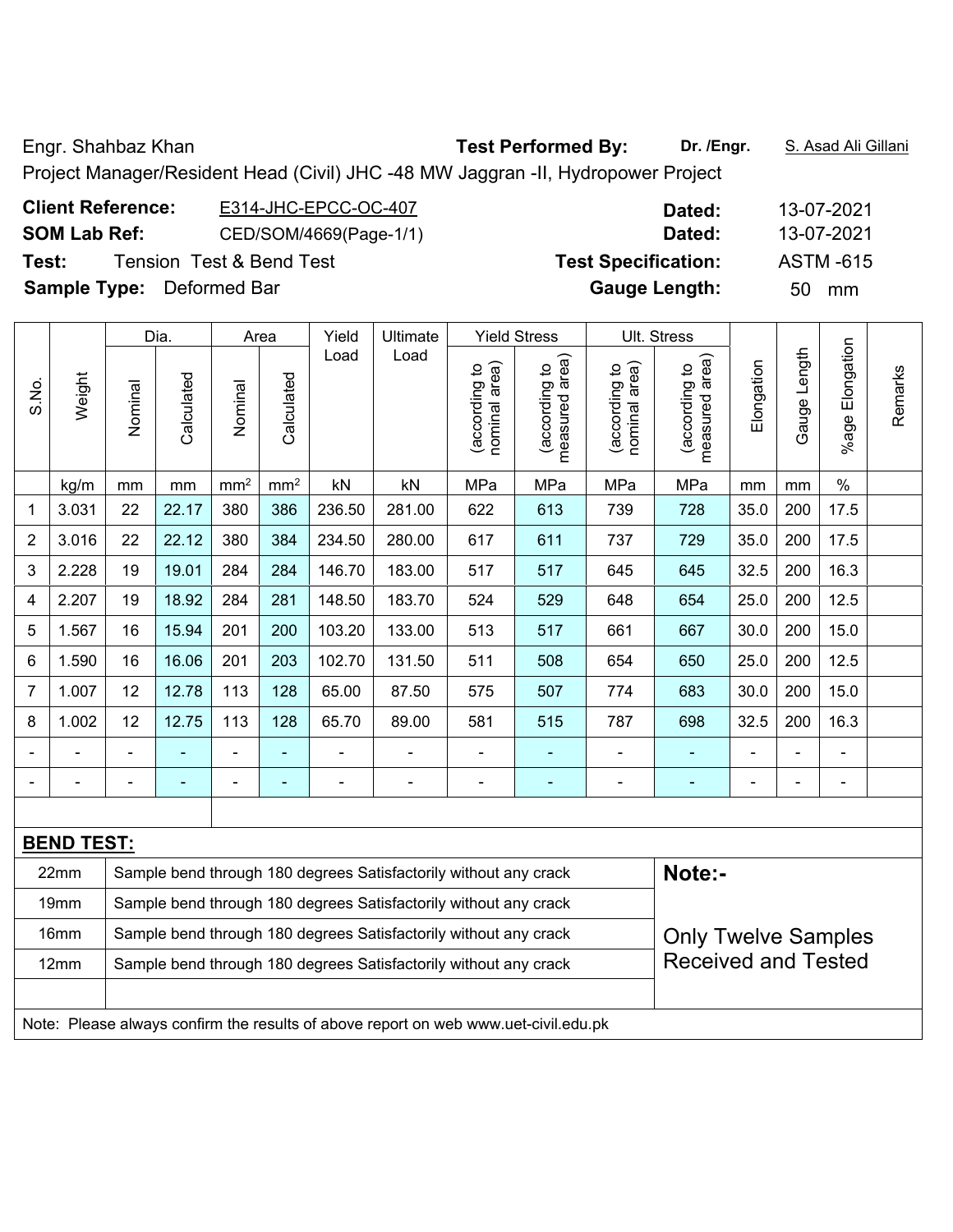Engr. Shahbaz Khan **Test Performed By:** Dr. /Engr. **S. Asad Ali Gillani** 

Project Manager/Resident Head (Civil) JHC -48 MW Jaggran -II, Hydropower Project

| <b>Client Reference:</b>         | E314-JHC-EPCC-OC-408     | Dated:                     |    | 13-07-2021       |
|----------------------------------|--------------------------|----------------------------|----|------------------|
| <b>SOM Lab Ref:</b>              | CED/SOM/4670(Page-1/1)   | Dated:                     |    | 13-07-2021       |
| Test:                            | Tension Test & Bend Test | <b>Test Specification:</b> |    | <b>ASTM -615</b> |
| <b>Sample Type:</b> Deformed Bar |                          | <b>Gauge Length:</b>       | 50 | mm               |

|                | Dia.              | Area           |                          | Yield           | Ultimate        | <b>Yield Stress</b> |                                                                                                      | Ult. Stress                    |                                 |                                |                                 |                |                |                 |         |
|----------------|-------------------|----------------|--------------------------|-----------------|-----------------|---------------------|------------------------------------------------------------------------------------------------------|--------------------------------|---------------------------------|--------------------------------|---------------------------------|----------------|----------------|-----------------|---------|
| S.No.          | Weight            | Nominal        | Calculated               | Nominal         | Calculated      | Load                | Load                                                                                                 | nominal area)<br>(according to | measured area)<br>(according to | nominal area)<br>(according to | measured area)<br>(according to | Elongation     | Gauge Length   | %age Elongation | Remarks |
|                | kg/m              | mm             | mm                       | mm <sup>2</sup> | mm <sup>2</sup> | kN                  | kN                                                                                                   | MPa                            | MPa                             | MPa                            | MPa                             | mm             | mm             | $\%$            |         |
| 1              | 3.937             | 25             | 25.26                    | 491             | 501             | 267.50              | 341.00                                                                                               | 545                            | 534                             | 695                            | 681                             | 32.5           | 200            | 16.3            |         |
| $\overline{2}$ | 3.910             | 25             | 25.18                    | 491             | 498             | 267.50              | 339.70                                                                                               | 545                            | 538                             | 692                            | 683                             | 30.0           | 200            | 15.0            |         |
| ۰              | $\frac{1}{2}$     | $\blacksquare$ | $\blacksquare$           | $\blacksquare$  | $\blacksquare$  | $\blacksquare$      | $\blacksquare$                                                                                       | $\blacksquare$                 | ۰                               | ÷,                             | $\blacksquare$                  | $\blacksquare$ | $\blacksquare$ | $\blacksquare$  |         |
|                | ÷.                | $\blacksquare$ | $\blacksquare$           | $\blacksquare$  | $\blacksquare$  | $\blacksquare$      | $\blacksquare$                                                                                       | ä,                             | ۰                               | ÷,                             | $\blacksquare$                  | $\blacksquare$ | ä,             | $\blacksquare$  |         |
|                |                   |                | $\overline{\phantom{0}}$ | $\blacksquare$  | $\overline{a}$  |                     |                                                                                                      |                                | $\blacksquare$                  |                                | $\blacksquare$                  |                |                | $\blacksquare$  |         |
|                | $\blacksquare$    | $\blacksquare$ | $\blacksquare$           | ä,              | ä,              | $\blacksquare$      |                                                                                                      |                                | $\overline{a}$                  |                                | $\blacksquare$                  | $\blacksquare$ | $\blacksquare$ | $\blacksquare$  |         |
|                | $\blacksquare$    | $\blacksquare$ | $\blacksquare$           | ÷,              | $\blacksquare$  | $\blacksquare$      |                                                                                                      | $\blacksquare$                 | -                               | $\blacksquare$                 | ۰                               | $\blacksquare$ | $\blacksquare$ | ÷               |         |
|                | $\blacksquare$    | $\blacksquare$ | $\blacksquare$           | $\blacksquare$  | $\blacksquare$  | $\blacksquare$      |                                                                                                      | $\blacksquare$                 | ۰                               | ÷,                             | ٠                               | $\blacksquare$ | L,             | ä,              |         |
|                |                   |                |                          | ÷               | ä,              |                     |                                                                                                      |                                |                                 |                                |                                 |                | ÷              | ۰               |         |
|                |                   |                |                          | ÷               | Ē.              |                     |                                                                                                      |                                |                                 | ÷                              |                                 |                | $\blacksquare$ | ÷               |         |
|                |                   |                |                          |                 |                 |                     |                                                                                                      |                                |                                 |                                |                                 |                |                |                 |         |
|                | <b>BEND TEST:</b> |                |                          |                 |                 |                     |                                                                                                      |                                |                                 |                                |                                 |                |                |                 |         |
|                | 25mm              |                |                          |                 |                 |                     | Sample bend through 180 degrees Satisfactorily without any crack                                     |                                |                                 |                                | Note:-                          |                |                |                 |         |
|                |                   |                |                          |                 |                 |                     |                                                                                                      |                                |                                 |                                |                                 |                |                |                 |         |
|                |                   |                |                          |                 |                 |                     |                                                                                                      |                                |                                 |                                | <b>Only Three Samples</b>       |                |                |                 |         |
|                |                   |                |                          |                 |                 |                     |                                                                                                      |                                |                                 |                                | <b>Received and Tested</b>      |                |                |                 |         |
|                |                   |                |                          |                 |                 |                     |                                                                                                      |                                |                                 |                                |                                 |                |                |                 |         |
|                |                   |                |                          |                 |                 |                     | Mater. Discuss allows a confiner the measure of above non-outrage coals correct and ability also als |                                |                                 |                                |                                 |                |                |                 |         |

Note: Please always confirm the results of above report on web www.uet-civil.edu.pk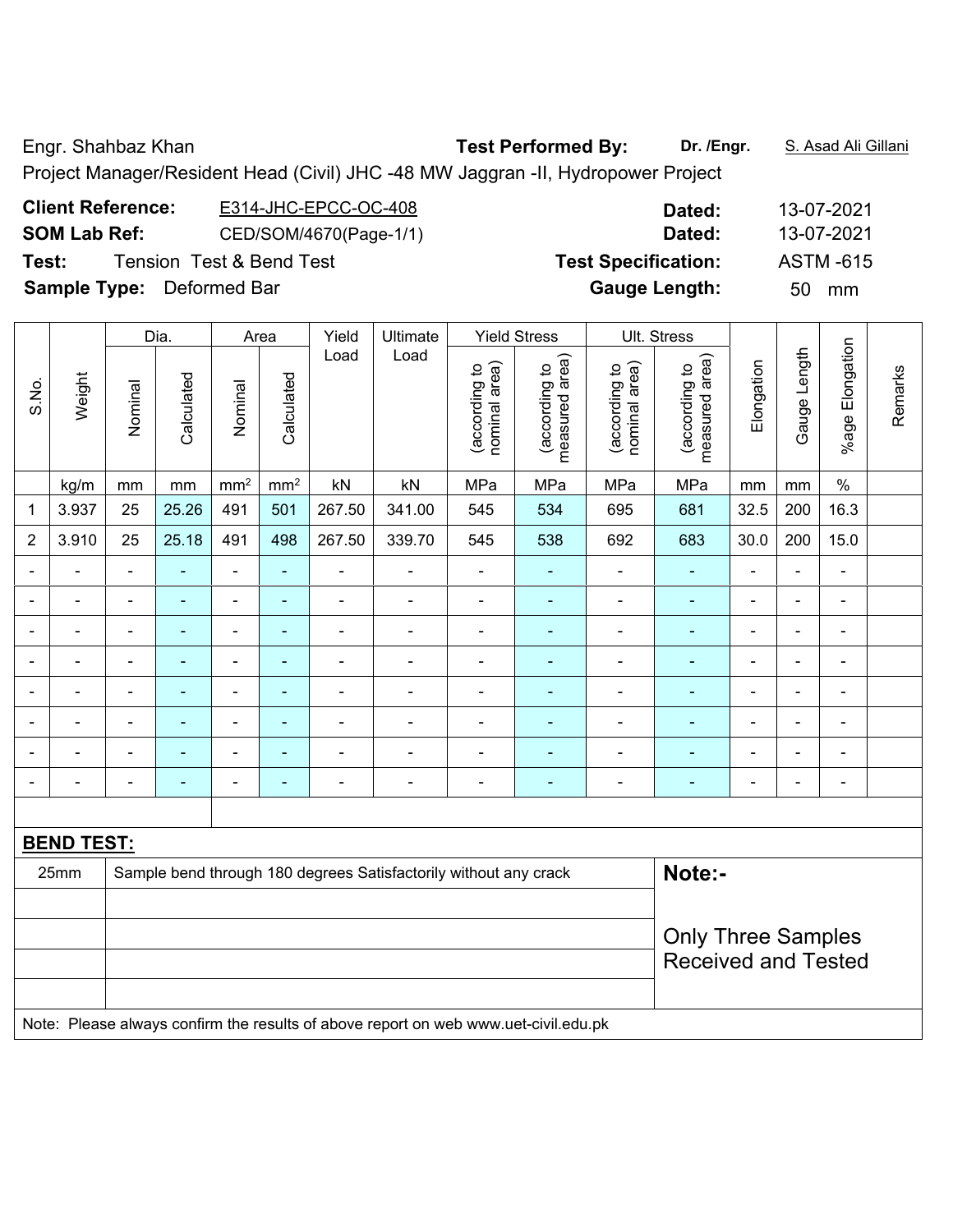Maj. General Farhan Akhtar (Retd.) **Test Performed By: Dr. /Engr.**  S. Asad Ali Gillani Lahore Garrison Education System C/O Headquarters 4 Corps, 9 Link Tufail Road, Lahore Cantt

| <b>Client Reference:</b> |  | 8C/BWC/209               |                            | Ref:         | 1/1)       |
|--------------------------|--|--------------------------|----------------------------|--------------|------------|
| Dated:                   |  | 12-07-2021               |                            | Dated:       | 13-07-2021 |
| Test:                    |  | Tension Test & Bend Test | <b>Test Specification:</b> | ASTM-A-615   |            |
| <b>Guage Length:</b>     |  | inch                     | <b>Sample Type:</b>        | Deformed Bar |            |

| <b>SOM Lab</b>              | 4665Page-  |
|-----------------------------|------------|
| Ref:                        | 1/1)       |
| Dated:                      | 13-07-2021 |
| $\Delta$ STM_ $\Delta$ _615 |            |

|                |                   | Dia.                    |                |                 | Area            | Yield          | Ultimate                                                                            |                                | <b>Yield Stress</b>             |                                | <b>Ult. Stress</b>              |                |              |                      |         |
|----------------|-------------------|-------------------------|----------------|-----------------|-----------------|----------------|-------------------------------------------------------------------------------------|--------------------------------|---------------------------------|--------------------------------|---------------------------------|----------------|--------------|----------------------|---------|
| S.No.          | Weight            | Nominal                 | Calculated     | Nominal         | Calculated      | Load           | Load                                                                                | nominal area)<br>(according to | measured area)<br>(according to | nominal area)<br>(according to | (according to<br>measured area) | Elongation     | Gauge Length | Elongation<br>%age I | Remarks |
|                | lb/ft             | $\#$                    | in             | in <sup>2</sup> | in <sup>2</sup> | Tons           | Tons                                                                                | psi                            | psi                             | psi                            | psi                             | in             | in           | $\%$                 |         |
| 1              | 1.502             | 6                       | 0.749          | 0.44            | 0.441           | 14.12          | 19.54                                                                               | 70770                          | 70610                           | 97950                          | 97730                           | 1.10           | 8.0          | 13.8                 |         |
| 2              | 1.500             | 6                       | 0.749          | 0.44            | 0.441           | 14.02          | 19.54                                                                               | 70260                          | 70100                           | 97950                          | 97730                           | 1.00           | 8.0          | 12.5                 |         |
| 3              | 0.660             | 4                       | 0.497          | 0.20            | 0.194           | 6.34           | 8.72                                                                                | 69920                          | 72080                           | 96110                          | 99080                           | 1.00           | 8.0          | 12.5                 |         |
| $\overline{4}$ | 0.661             | $\overline{\mathbf{4}}$ | 0.497          | 0.20            | 0.194           | 6.47           | 8.82                                                                                | 71380                          | 73590                           | 97230                          | 100240                          | 1.00           | 8.0          | 12.5                 |         |
|                |                   |                         |                |                 |                 |                |                                                                                     |                                |                                 |                                |                                 |                |              |                      |         |
|                |                   | $\blacksquare$          |                |                 |                 |                |                                                                                     | ÷,                             | $\blacksquare$                  | ÷                              |                                 | $\blacksquare$ |              | $\blacksquare$       |         |
|                |                   | $\blacksquare$          |                | $\blacksquare$  | $\blacksquare$  |                |                                                                                     | ä,                             | $\blacksquare$                  | Ē,                             |                                 | $\blacksquare$ | Ĭ.           | ÷                    |         |
|                |                   | $\blacksquare$          |                | $\blacksquare$  | $\blacksquare$  | $\blacksquare$ |                                                                                     | $\blacksquare$                 | $\blacksquare$                  | ÷                              |                                 | ÷              | ÷,           | ÷,                   |         |
|                | $\blacksquare$    | -                       | $\blacksquare$ | $\blacksquare$  | ä,              |                | ä,                                                                                  | $\blacksquare$                 | $\blacksquare$                  | $\blacksquare$                 | $\blacksquare$                  | ä,             |              | ä,                   |         |
|                |                   | -                       |                |                 |                 |                |                                                                                     | ä,                             |                                 | Ē,                             |                                 |                |              | $\blacksquare$       |         |
|                |                   |                         |                |                 |                 |                |                                                                                     |                                |                                 |                                |                                 |                |              |                      |         |
|                | <b>BEND TEST:</b> |                         |                |                 |                 |                |                                                                                     |                                |                                 |                                |                                 |                |              |                      |         |
|                | #6                |                         |                |                 |                 |                | Sample bend through 180 degrees Satisfactorily without any crack                    |                                |                                 |                                | Note:-                          |                |              |                      |         |
|                | #4                |                         |                |                 |                 |                | Sample bend through 180 degrees Satisfactorily without any crack                    |                                |                                 |                                |                                 |                |              |                      |         |
|                |                   |                         |                |                 |                 |                |                                                                                     |                                |                                 |                                | <b>Only Six Samples</b>         |                |              |                      |         |
|                |                   |                         |                |                 |                 |                |                                                                                     |                                |                                 |                                | <b>Received and Tested</b>      |                |              |                      |         |
|                |                   |                         |                |                 |                 |                |                                                                                     |                                |                                 |                                |                                 |                |              |                      |         |
|                |                   |                         |                |                 |                 |                | Note: Please always confirm the results of above report on web www.uet-civil.edu.pk |                                |                                 |                                |                                 |                |              |                      |         |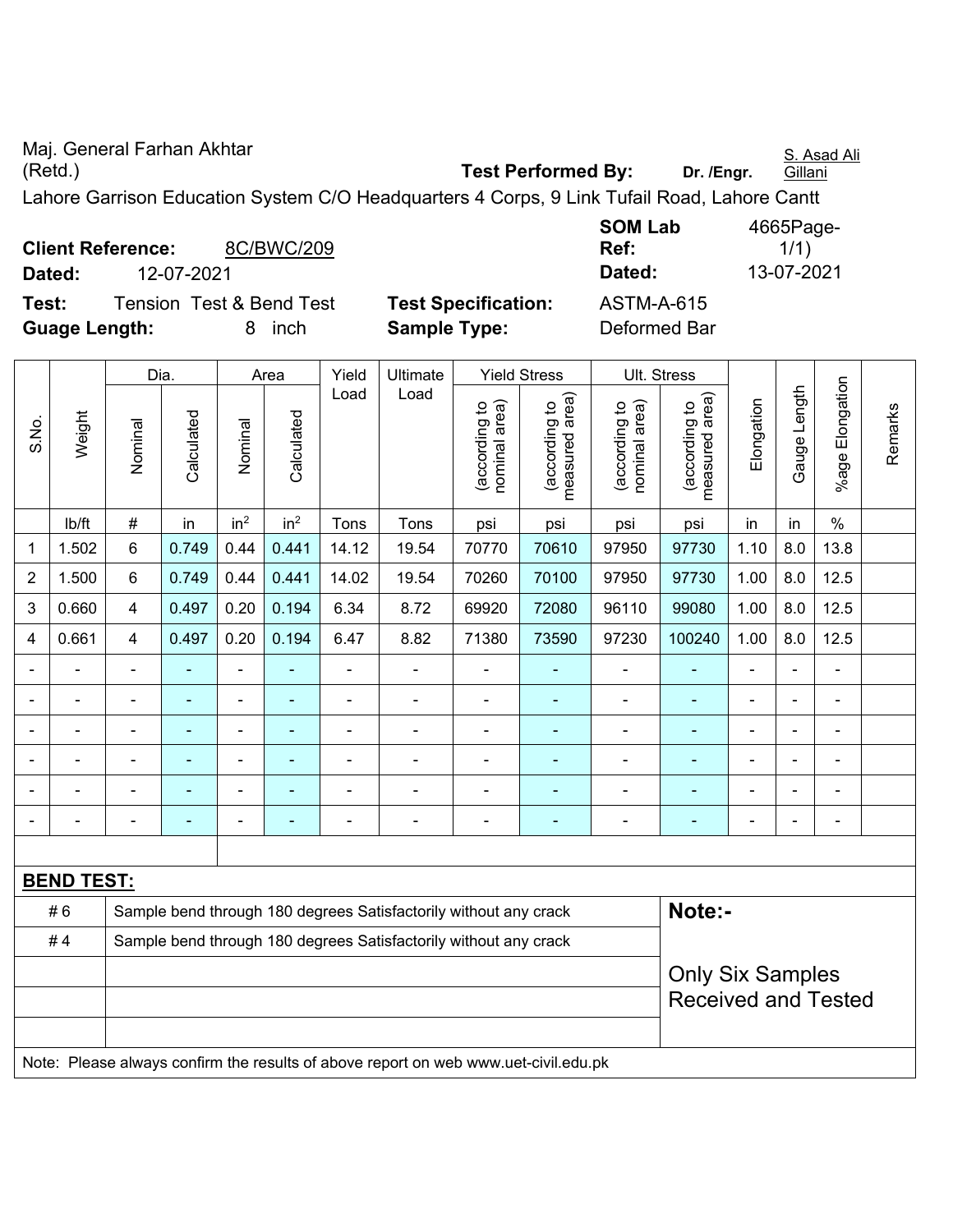S.No.

Construction Manager, One Liberty, Lahore

| <b>Client Reference:</b> |            | OL/2021/07/05                       |                            | Ref:       | 4666(Page-1/ |  |  |
|--------------------------|------------|-------------------------------------|----------------------------|------------|--------------|--|--|
| Dated:                   | 13-07-2021 |                                     |                            | Dated:     | 13-07-2021   |  |  |
| Test:                    |            | <b>Tension Test &amp; Bend Test</b> | <b>Test Specification:</b> | ASTM-A-615 |              |  |  |
| <b>.</b>                 |            |                                     | - - -                      |            |              |  |  |

**Test Specification:** ASTM-A-615 **Gauge Length:** 8 inch **Sample Type:** Deformed Bar

Dia. | Area | Yield | Ultimate | Yield Stress | Ult. Stress %age Elongation %age Elongation Gauge Length Load Load Gauge Length (according to<br>measured area) measured area) measured area) (according to<br>nominal area) (according to<br>nominal area) nominal area) nominal area) (according to<br>measured area) Elongation Elongation (according to (according to (according to (according to Remarks Remarks Weight **Calculated Calculated** Calculated Calculated Nominal Nominal Nominal Nominal | lb/ft | # | in | in<sup>2</sup> | in<sup>2</sup> | Tons | Tons | psi | psi | psi | psi | in | in | % 1 | 2.648 | 8 | 0.995 | 0.79 | 0.778 | 25.69 | 37.99 | 71720 | 72820 | 106060 | 107700 | 1.10 | 8.0 | 13.8 2 | 2.627 | 8 | 0.991 | 0.79 | 0.772 | 25.89 | 38.18 | 72290 | 73970 | 106580 | 109060 | 1.10 | 8.0 | 13.8 3 | 1.451 | 6 | 0.736 | 0.44 | 0.426 | 13.46 | 22.12 | 67450 | 69660 | 110880 | 114520 | 1.00 | 8.0 | 12.5 4 | 1.456 | 6 | 0.738 | 0.44 | 0.428 | 13.15 | 22.40 | 65910 | 67760 | 112260 | 115400 | 1.10 | 8.0 | 13.8 5 | 0.641 | 4 | 0.489 | 0.20 | 0.188 | 5.20 | 7.90 | 57330 | 60990 | 87120 | 92680 | 1.40 | 8.0 | 17.5 6 | 0.644 | 4 | 0.491 | 0.20 | 0.189 | 5.12 | 7.80 | 56430 | 59720 | 85990 | 91000 | 1.40 | 8.0 | 17.5 - - - - - - - - - - - - - - - - - - - - - - - - - - - - - - - - - - - - - - - - - - - - - - - - - - - - - - - - - - - - **Witnessed By: Abid Mann, Client Purchaser BEND TEST:**  # 8 Sample bend through 180 degrees Satisfactorily without any crack **Note:-**#6 Sample bend through 180 degrees Satisfactorily without any crack #4 Sample bend through 180 degrees Satisfactorily without any crack

Only Nine Samples Received and Tested

Note: Please always confirm the results of above report on web www.uet-civil.edu.pk

S. Asad Ali

Abid Mann **Test Performed By:** Dr. /Engr.

**SOM Lab** 

**Gillani** 

**Ref:** 4666(Page-1/1)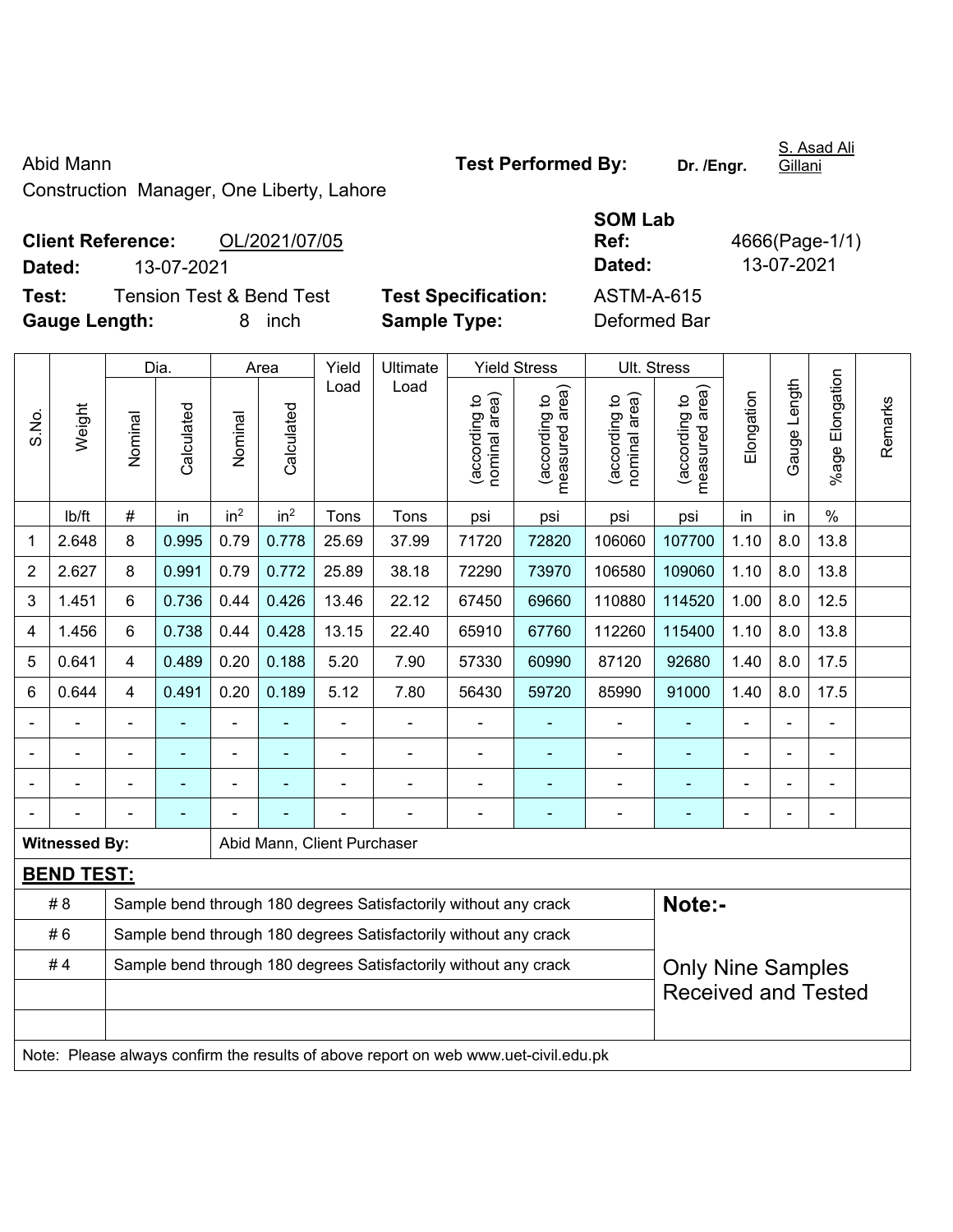Sub Divisional Officer **Test Performed By:** Dr. /Engr. **SAsad Ali Gillani** Sub Divisional Officer

Punjab Employees Social Security Institution ahesd Office, 3-A Gulberg V Lahore

| <b>Client Reference:</b><br>SS.DC()/96<br>16-06-2021<br>Dated:                     |                                                   | <b>SOM Lab</b><br>Ref:<br>Dated:  | 4671(Page-1/1)<br>13-07-2021 |
|------------------------------------------------------------------------------------|---------------------------------------------------|-----------------------------------|------------------------------|
| <b>Tension Test &amp; Bend Test</b><br>Test:<br><b>Gauge Length:</b><br>inch<br>8. | <b>Test Specification:</b><br><b>Sample Type:</b> | <b>ASTM-A-615</b><br>Deformed Bar |                              |

|                |                   |                                                                                              | Dia.           |                 | Area            | Yield          | Ultimate                                                         |                                | <b>Yield Stress</b>             |                                | Ult. Stress                     |                          |                |                 |         |
|----------------|-------------------|----------------------------------------------------------------------------------------------|----------------|-----------------|-----------------|----------------|------------------------------------------------------------------|--------------------------------|---------------------------------|--------------------------------|---------------------------------|--------------------------|----------------|-----------------|---------|
| S.No.          | Weight            | Nominal                                                                                      | Calculated     | Nominal         | Calculated      | Load           | Load                                                             | nominal area)<br>(according to | (according to<br>measured area) | nominal area)<br>(according to | measured area)<br>(according to | Elongation               | Gauge Length   | %age Elongation | Remarks |
|                | lb/ft             | #                                                                                            | in             | in <sup>2</sup> | in <sup>2</sup> | Tons           | Tons                                                             | psi                            | psi                             | psi                            | psi                             | in                       | in             | $\frac{0}{0}$   |         |
| 1              | 2.651             | 8                                                                                            | 0.996          | 0.79            | 0.779           | 29.36          | 34.45                                                            | 81960                          | 83120                           | 96190                          | 97550                           | 1.40                     | 8.0            | 17.5            |         |
| $\overline{2}$ | 2.662             | 8                                                                                            | 0.998          | 0.79            | 0.782           | 29.28          | 34.78                                                            | 81730                          | 82570                           | 97100                          | 98090                           | 1.30                     | 8.0            | 16.3            |         |
| 3              | 1.531             | 6                                                                                            | 0.757          | 0.44            | 0.450           | 15.31          | 19.44                                                            | 76750                          | 75040                           | 97440                          | 95270                           | 1.30                     | 8.0            | 16.3            |         |
| 4              | 1.526             | 6                                                                                            | 0.755          | 0.44            | 0.448           | 15.72          | 19.54                                                            | 78790                          | 77380                           | 97950                          | 96200                           | 1.10                     | 8.0            | 13.8            |         |
| 5              | 0.656             | $\overline{\mathbf{4}}$                                                                      | 0.496          | 0.20            | 0.193           | 6.78           | 8.89                                                             | 74750                          | 77470                           | 98020                          | 101580                          | 1.00                     | 8.0            | 12.5            |         |
| 6              | 0.659             | $\overline{\mathbf{4}}$                                                                      | 0.497          | 0.20            | 0.194           | 7.16           | 9.17                                                             | 78910                          | 81350                           | 101170                         | 104300                          | 1.00                     | 8.0            | 12.5            |         |
|                |                   |                                                                                              |                | $\blacksquare$  |                 |                | $\blacksquare$                                                   |                                |                                 |                                |                                 | Ē,                       |                | $\blacksquare$  |         |
|                | $\blacksquare$    |                                                                                              | $\blacksquare$ | ۰               |                 | $\blacksquare$ | $\blacksquare$                                                   | $\blacksquare$                 | ۰                               | $\blacksquare$                 | ٠                               |                          | $\blacksquare$ | ä,              |         |
|                |                   |                                                                                              | $\blacksquare$ | $\blacksquare$  |                 |                | $\blacksquare$                                                   | $\blacksquare$                 | ÷                               | $\blacksquare$                 | ۰                               |                          |                | $\blacksquare$  |         |
|                |                   |                                                                                              | $\blacksquare$ | ۰               | ۰               | $\blacksquare$ | $\overline{\phantom{0}}$                                         | $\overline{a}$                 | $\blacksquare$                  | $\overline{a}$                 | ۰                               | $\overline{\phantom{0}}$ |                | ÷               |         |
|                |                   |                                                                                              |                |                 |                 |                |                                                                  |                                |                                 |                                |                                 |                          |                |                 |         |
|                | <b>BEND TEST:</b> |                                                                                              |                |                 |                 |                |                                                                  |                                |                                 |                                |                                 |                          |                |                 |         |
|                | # 8               |                                                                                              |                |                 |                 |                | Sample bend through 180 degrees Satisfactorily without any crack |                                |                                 |                                | Note:-                          |                          |                |                 |         |
|                | #6                |                                                                                              |                |                 |                 |                | Sample bend through 180 degrees Satisfactorily without any crack |                                |                                 |                                |                                 |                          |                |                 |         |
|                | #4                | Sample bend through 180 degrees Satisfactorily without any crack<br><b>Only Nine Samples</b> |                |                 |                 |                |                                                                  |                                |                                 |                                |                                 |                          |                |                 |         |
|                |                   |                                                                                              |                |                 |                 |                |                                                                  |                                |                                 |                                | <b>Received and Tested</b>      |                          |                |                 |         |
|                |                   |                                                                                              |                |                 |                 |                |                                                                  |                                |                                 |                                |                                 |                          |                |                 |         |
|                |                   | Note: Please always confirm the results of above report on web www.uet-civil.edu.pk          |                |                 |                 |                |                                                                  |                                |                                 |                                |                                 |                          |                |                 |         |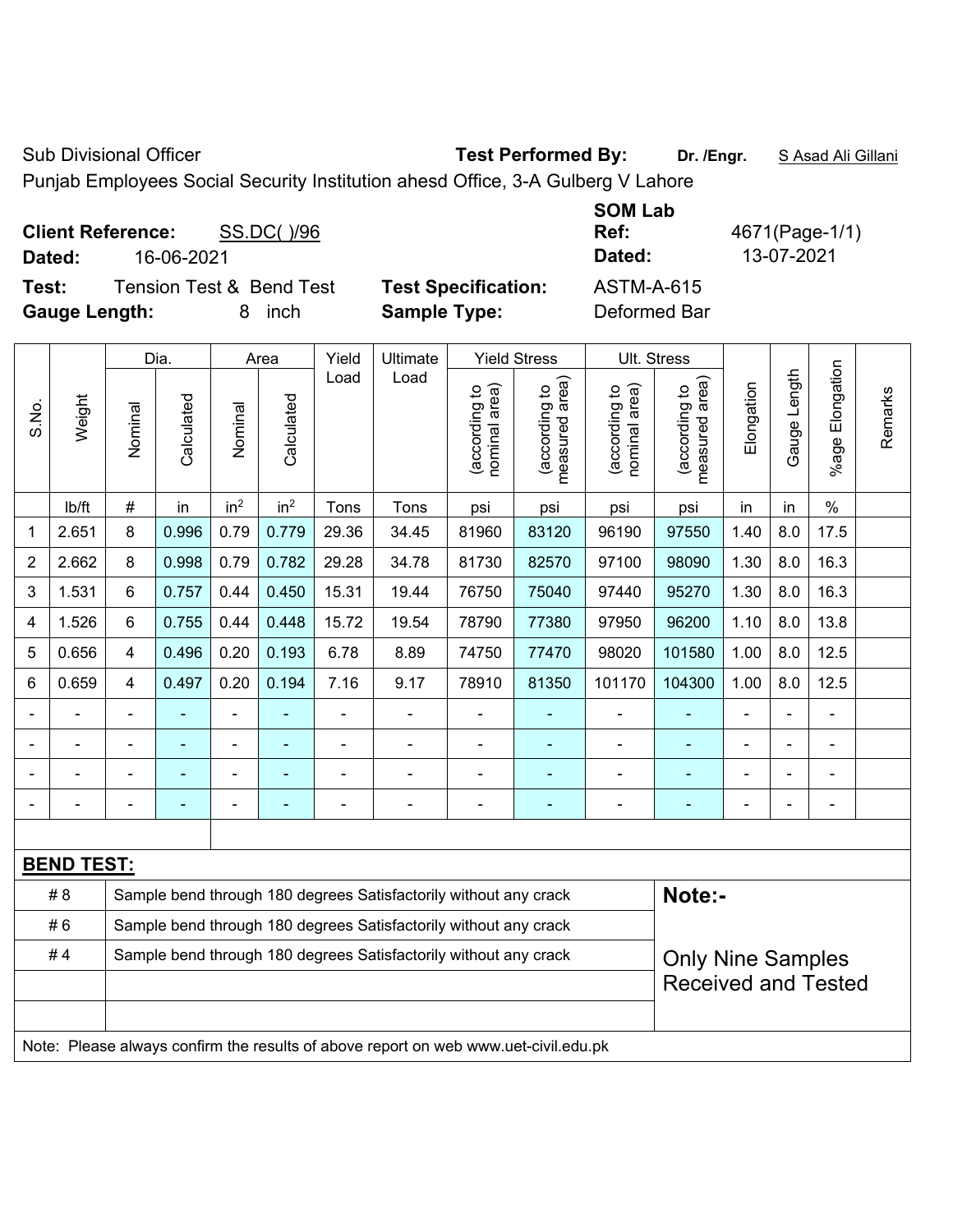MYCO Engineers **Test Performed By:** Dr. /Engr. **SAsad Ali Gillani** By: Dr. /Engr. **SAsad Ali Gillani** 

65-Jafar Town Sher-e-Rabbani Chowk, Link Raiwind Road,\ Lahore

## **Client Reference:** MEC/BEV/SMC/05

**Test:** Tension Test & Bend Test **Test Specification:** ASTM-A-615 **Gauge Length:** 8 inch **Sample Type:** Deformed Bar(ff Steel)

**SOM Lab Ref:** 4672(Page-1/1) **Dated:** 13-07-2021 **Dated:** 13-07-2021

|                |                   | Dia.<br>Yield<br>Ultimate<br><b>Yield Stress</b><br>Area |                                                       |                 |                 |                                                                  |                                                                                     |                                |                                 | Ult. Stress                    |                                 |                          |              |                       |         |
|----------------|-------------------|----------------------------------------------------------|-------------------------------------------------------|-----------------|-----------------|------------------------------------------------------------------|-------------------------------------------------------------------------------------|--------------------------------|---------------------------------|--------------------------------|---------------------------------|--------------------------|--------------|-----------------------|---------|
| S.No.          | Weight            | Nominal                                                  | Calculated                                            | Nominal         | Calculated      | Load                                                             | Load                                                                                | nominal area)<br>(according to | measured area)<br>(according to | nominal area)<br>(according to | (according to<br>measured area) | Elongation               | Gauge Length | Elongation<br>$%$ age | Remarks |
|                | lb/ft             | #                                                        | in                                                    | in <sup>2</sup> | in <sup>2</sup> | Tons                                                             | Tons                                                                                | psi                            | psi                             | psi                            | psi                             | in                       | in           | $\%$                  |         |
| 1              | 1.496             | 6                                                        | 0.748                                                 | 0.44            | 0.440           | 16.31                                                            | 20.13                                                                               | 81750                          | 81750                           | 100910                         | 100910                          | 1.30                     | 8.0          | 16.3                  |         |
| $\overline{2}$ | 1.503             | 6                                                        | 0.750                                                 | 0.44            | 0.442           | 16.74                                                            | 20.39                                                                               | 83900                          | 83520                           | 102190                         | 101730                          | 1.20                     | 8.0          | 15.0                  |         |
| 3              | 0.666             | 4                                                        | 0.500                                                 | 0.20            | 0.196           | 6.01                                                             | 8.12                                                                                | 66320                          | 67680                           | 89590                          | 91420                           | 1.20                     | 8.0          | 15.0                  |         |
| 4              | 0.670             | 4                                                        | 0.501                                                 | 0.20            | 0.197           | 6.14                                                             | 8.07                                                                                | 67670                          | 68700                           | 89030                          | 90390                           | 1.30                     | 8.0          | 16.3                  |         |
| $\blacksquare$ |                   | ä,                                                       | $\blacksquare$                                        | $\blacksquare$  |                 | $\blacksquare$                                                   | $\blacksquare$                                                                      | $\blacksquare$                 | $\blacksquare$                  | $\blacksquare$                 | ÷                               | $\blacksquare$           |              | $\blacksquare$        |         |
|                | ÷,                | $\blacksquare$                                           | ÷,                                                    | $\blacksquare$  | $\blacksquare$  | $\blacksquare$                                                   | $\blacksquare$                                                                      | $\blacksquare$                 | $\sim$                          | $\blacksquare$                 | ÷                               | $\overline{\phantom{a}}$ |              | $\blacksquare$        |         |
|                | $\blacksquare$    | ä,                                                       | $\blacksquare$                                        | $\blacksquare$  | $\blacksquare$  | $\blacksquare$                                                   | $\blacksquare$                                                                      | $\blacksquare$                 | $\blacksquare$                  | $\blacksquare$                 | $\blacksquare$                  | $\blacksquare$           |              | $\blacksquare$        |         |
|                | $\blacksquare$    |                                                          |                                                       |                 |                 | $\overline{a}$                                                   | $\blacksquare$                                                                      | $\blacksquare$                 |                                 | $\blacksquare$                 | $\overline{a}$                  | $\blacksquare$           |              |                       |         |
|                |                   |                                                          |                                                       |                 |                 |                                                                  |                                                                                     |                                |                                 |                                |                                 |                          |              |                       |         |
|                |                   | ä,                                                       | ۰                                                     | $\overline{a}$  |                 | Ē,                                                               | $\blacksquare$                                                                      | $\blacksquare$                 | $\blacksquare$                  | $\blacksquare$                 | ÷                               | $\blacksquare$           |              | $\blacksquare$        |         |
|                |                   |                                                          |                                                       |                 |                 |                                                                  |                                                                                     |                                |                                 |                                |                                 |                          |              |                       |         |
|                | <b>BEND TEST:</b> |                                                          |                                                       |                 |                 |                                                                  |                                                                                     |                                |                                 |                                |                                 |                          |              |                       |         |
|                | #6                |                                                          |                                                       |                 |                 |                                                                  | Sample bend through 180 degrees Satisfactorily without any crack                    |                                |                                 |                                | Note:-                          |                          |              |                       |         |
|                | #4                |                                                          |                                                       |                 |                 | Sample bend through 180 degrees Satisfactorily without any crack |                                                                                     |                                |                                 |                                |                                 |                          |              |                       |         |
|                |                   |                                                          | <b>Only Six Samples</b><br><b>Received and Tested</b> |                 |                 |                                                                  |                                                                                     |                                |                                 |                                |                                 |                          |              |                       |         |
|                |                   |                                                          |                                                       |                 |                 |                                                                  | Note: Please always confirm the results of above report on web www.uet-civil.edu.pk |                                |                                 |                                |                                 |                          |              |                       |         |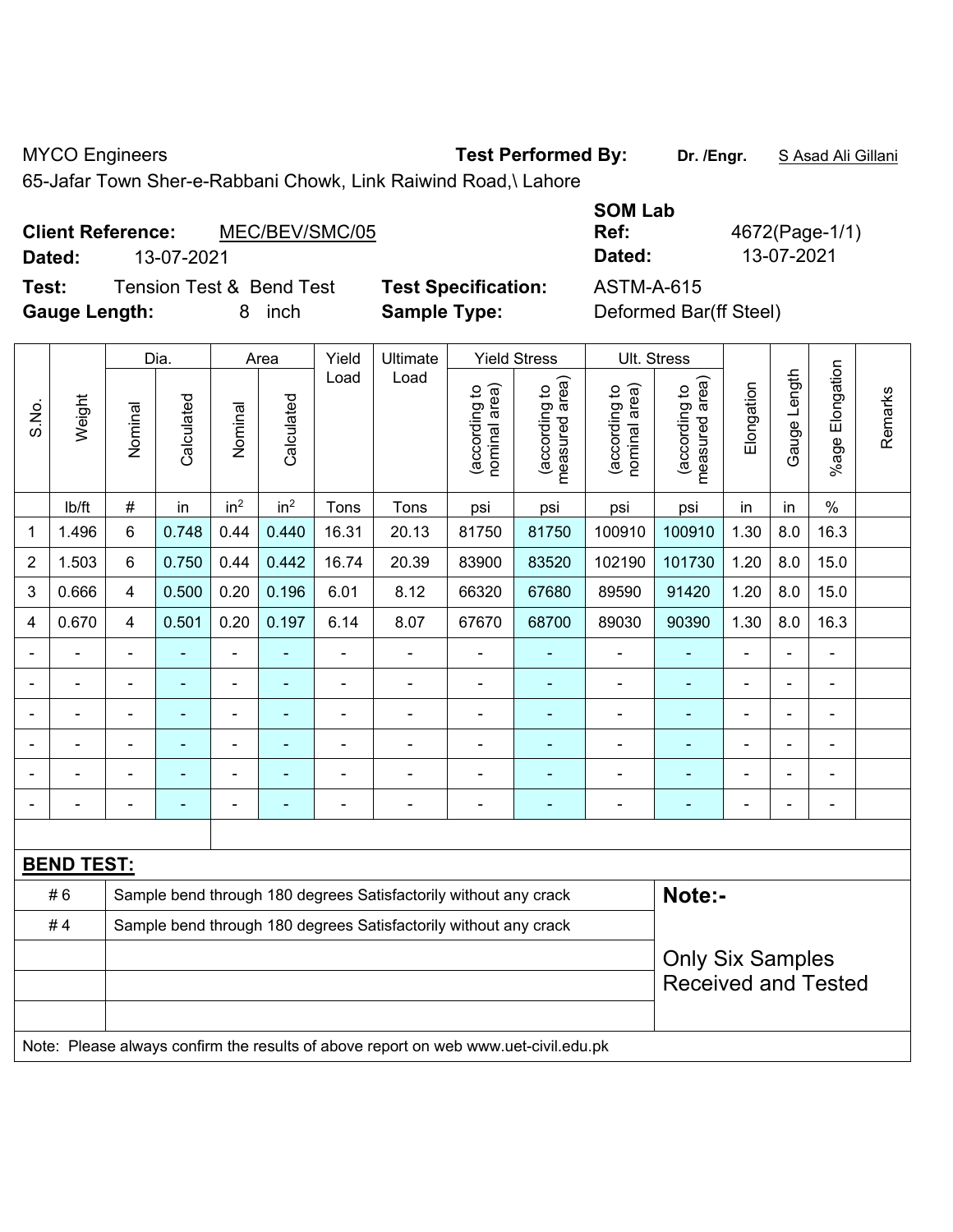Hashir Zia (Civil Engineer) **Test Performed By:** Dr. /Engr. **SAsad Ali Gillani** Downtown Mall & Residences, Lahore

| <b>Client Reference:</b> |              | Nil |                            | Ref:       | 4674(Page-1/ |
|--------------------------|--------------|-----|----------------------------|------------|--------------|
| Dated:                   | Nil          |     |                            | Dated:     | 13-07-2021   |
| Test:                    | Tension Test |     | <b>Test Specification:</b> | ASTM-A-615 |              |

**Test Specification:** ASTM-A-615 **Gauge Length:** 8 inch **Sample Type:** Deformed Bar(ff Steel)

| <b>SOM Lab</b> |        |
|----------------|--------|
| Ref:           | 4674(P |
| Dated:         | 13-07  |
| ~--            |        |

Page-1/1)

|                              |                   |                | Dia.                   |                          | Area            | Yield          | Ultimate                                                                            |                                | <b>Yield Stress</b>             |                                | Ult. Stress                     |                |                |                              |         |
|------------------------------|-------------------|----------------|------------------------|--------------------------|-----------------|----------------|-------------------------------------------------------------------------------------|--------------------------------|---------------------------------|--------------------------------|---------------------------------|----------------|----------------|------------------------------|---------|
| S.No.                        | Weight            | Nominal        | Calculated             | Nominal                  | Calculated      | Load           | Load                                                                                | (according to<br>nominal area) | measured area)<br>(according to | nominal area)<br>(according to | (according to<br>measured area) | Elongation     | Gauge Length   | %age Elongation              | Remarks |
|                              | lb/ft             | $\#$           | in                     | in <sup>2</sup>          | in <sup>2</sup> | Tons           | Tons                                                                                | psi                            | psi                             | psi                            | psi                             | in             | in             | $\%$                         |         |
| 1                            | 2.623             | 8              | 0.991                  | 0.79                     | 0.771           | 27.14          | 35.83                                                                               | 75760                          | 77620                           | 100030                         | 102500                          | 1.10           | 8.0            | 13.8                         |         |
| $\overline{2}$               | 1.502             | $6\phantom{a}$ | 0.749                  | 0.44                     | 0.441           | 13.56          | 19.36                                                                               | 67960                          | 67800                           | 97030                          | 96810                           | 1.50           | 8.0            | 18.8                         |         |
| 3                            | 0.662             | 4              | 0.498                  | 0.20                     | 0.195           | 5.98           | 8.53                                                                                | 65990                          | 67680                           | 94090                          | 96500                           | 1.20           | 8.0            | 15.0                         |         |
| $\blacksquare$               |                   | $\blacksquare$ | $\blacksquare$         | $\blacksquare$           |                 | $\blacksquare$ | $\blacksquare$                                                                      | ä,                             |                                 | $\blacksquare$                 |                                 | $\overline{a}$ |                |                              |         |
| $\overline{a}$               |                   | $\blacksquare$ | $\blacksquare$         | ÷                        | $\overline{a}$  | $\blacksquare$ | $\frac{1}{2}$                                                                       | ä,                             | $\overline{\phantom{a}}$        | $\blacksquare$                 | $\overline{\phantom{0}}$        | $\blacksquare$ | $\blacksquare$ | $\blacksquare$               |         |
| $\qquad \qquad \blacksquare$ | $\blacksquare$    | $\blacksquare$ | $\blacksquare$         | $\overline{\phantom{a}}$ | $\blacksquare$  | $\blacksquare$ | $\overline{\phantom{a}}$                                                            | $\blacksquare$                 | $\blacksquare$                  | $\blacksquare$                 | ٠                               | ÷,             | $\blacksquare$ | $\blacksquare$               |         |
| $\blacksquare$               | $\blacksquare$    | $\blacksquare$ | $\blacksquare$         | ÷                        | ÷               | $\blacksquare$ | $\frac{1}{2}$                                                                       | ä,                             | $\blacksquare$                  | $\blacksquare$                 | $\blacksquare$                  | $\blacksquare$ | $\blacksquare$ | $\qquad \qquad \blacksquare$ |         |
| $\blacksquare$               | $\blacksquare$    | $\blacksquare$ | $\blacksquare$         | ۰                        | ÷               | $\blacksquare$ | $\frac{1}{2}$                                                                       | $\blacksquare$                 | $\blacksquare$                  | $\blacksquare$                 | $\blacksquare$                  | $\blacksquare$ | $\blacksquare$ | $\blacksquare$               |         |
|                              |                   | $\blacksquare$ | ä,                     | $\blacksquare$           |                 |                | $\blacksquare$                                                                      |                                |                                 |                                |                                 |                |                | $\blacksquare$               |         |
|                              |                   | $\blacksquare$ | -                      | $\overline{\phantom{0}}$ |                 |                | $\blacksquare$                                                                      | $\blacksquare$                 | $\overline{\phantom{a}}$        | $\overline{a}$                 | $\overline{\phantom{0}}$        | $\blacksquare$ |                | $\blacksquare$               |         |
|                              |                   |                |                        |                          |                 |                |                                                                                     |                                |                                 |                                |                                 |                |                |                              |         |
|                              | <b>BEND TEST:</b> |                |                        |                          |                 |                |                                                                                     |                                |                                 |                                |                                 |                |                |                              |         |
|                              | $\overline{a}$    |                | No Bend test performed |                          |                 |                |                                                                                     |                                |                                 |                                | Note:-                          |                |                |                              |         |
|                              |                   |                |                        |                          |                 |                |                                                                                     |                                |                                 |                                |                                 |                |                |                              |         |
|                              |                   |                |                        |                          |                 |                |                                                                                     |                                |                                 |                                | <b>Only Three Samples</b>       |                |                |                              |         |
|                              |                   |                |                        |                          |                 |                |                                                                                     |                                |                                 |                                | <b>Received and Tested</b>      |                |                |                              |         |
|                              |                   |                |                        |                          |                 |                |                                                                                     |                                |                                 |                                |                                 |                |                |                              |         |
|                              |                   |                |                        |                          |                 |                | Note: Please always confirm the results of above report on web www.uet-civil.edu.pk |                                |                                 |                                |                                 |                |                |                              |         |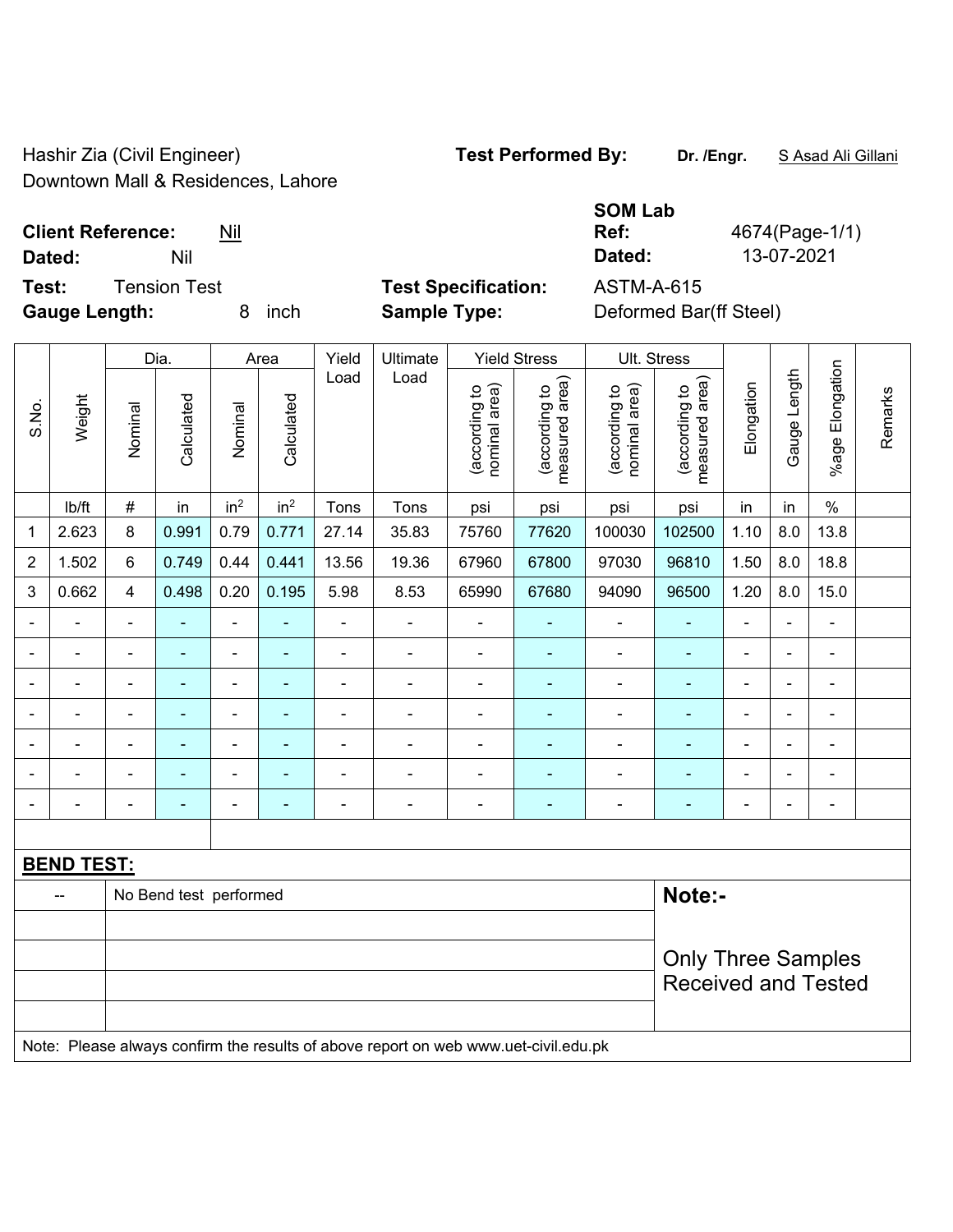Sajid Abid **Test Performed By:** Dr. /Engr. Tijaarat Developers, Lahore

**Test:** Tension Test & Bend Test **Test Specification:** ASTM-A-615 **Gauge Length:** 8 inch **Sample Type:** Deformed Bar

|                |                   |                          | Dia.                                                             |                 | Area            | Yield          | Ultimate                                                         |                                   | <b>Yield Stress</b>                           | Ult. Stress                    |                                 |                |              |                 |         |
|----------------|-------------------|--------------------------|------------------------------------------------------------------|-----------------|-----------------|----------------|------------------------------------------------------------------|-----------------------------------|-----------------------------------------------|--------------------------------|---------------------------------|----------------|--------------|-----------------|---------|
| S.No.          | Weight            | Nominal                  | Calculated                                                       | Nominal         | Calculated      | Load           | Load                                                             | area)<br>(according to<br>nominal | (according to  <br>measured area)<br>measured | nominal area)<br>(according to | measured area)<br>(according to | Elongation     | Gauge Length | %age Elongation | Remarks |
|                | lb/ft             | $\#$                     | in                                                               | in <sup>2</sup> | in <sup>2</sup> | Tons           | Tons                                                             | psi                               | psi                                           | psi                            | psi                             | in             | in           | $\%$            |         |
| 1              | 2.695             | 8                        | 1.004                                                            | 0.79            | 0.792           | 21.41          | 31.35                                                            | 59760                             | 59610                                         | 87510                          | 87290                           | 1.50           | 8.0          | 18.8            |         |
| $\overline{2}$ | 2.655             | 8                        | 0.997                                                            | 0.79            | 0.780           | 21.02          | 30.91                                                            | 58680                             | 59440                                         | 86290                          | 87390                           | 1.40           | 8.0          | 17.5            |         |
| 3              | 1.484             | 6                        | 0.745                                                            | 0.44            | 0.436           | 13.51          | 18.32                                                            | 67700                             | 68320                                         | 91820                          | 92660                           | 1.40           | 8.0          | 17.5            |         |
| 4              | 1.466             | 6                        | 0.741                                                            | 0.44            | 0.431           | 13.46          | 17.89                                                            | 67450                             | 68860                                         | 89670                          | 91550                           | 1.50           | 8.0          | 18.8            |         |
| 5              | 0.639             | 4                        | 0.489                                                            | 0.20            | 0.188           | 6.63           | 8.56                                                             | 73070                             | 77730                                         | 94420                          | 100450                          | 1.20           | 8.0          | 15.0            |         |
| 6              | 0.642             | $\overline{4}$           | 0.491                                                            | 0.20            | 0.189           | 6.68           | 8.63                                                             | 73630                             | 77910                                         | 95210                          | 100750                          | 1.10           | 8.0          | 13.8            |         |
|                |                   | $\blacksquare$           | $\blacksquare$                                                   | ÷               |                 | $\blacksquare$ | ÷,                                                               | ä,                                | ۰                                             |                                | $\blacksquare$                  | $\blacksquare$ |              | $\blacksquare$  |         |
|                |                   | $\overline{\phantom{0}}$ | $\blacksquare$                                                   | ÷               |                 | $\blacksquare$ | ÷                                                                |                                   | $\blacksquare$                                | ۰                              | $\blacksquare$                  | $\blacksquare$ |              | $\blacksquare$  |         |
|                |                   |                          |                                                                  | ۰               |                 |                | $\overline{a}$                                                   | $\overline{a}$                    | ۰                                             | ۰                              |                                 | $\blacksquare$ |              | $\blacksquare$  |         |
|                |                   |                          |                                                                  | ۰               |                 |                | $\overline{a}$                                                   | $\overline{a}$                    |                                               | $\blacksquare$                 | $\blacksquare$                  | $\blacksquare$ |              | $\blacksquare$  |         |
|                |                   |                          |                                                                  |                 |                 |                |                                                                  |                                   |                                               |                                |                                 |                |              |                 |         |
|                | <b>BEND TEST:</b> |                          |                                                                  |                 |                 |                |                                                                  |                                   |                                               |                                |                                 |                |              |                 |         |
|                | # 8               |                          |                                                                  |                 |                 |                | Sample bend through 180 degrees Satisfactorily without any crack |                                   |                                               |                                | Note:-                          |                |              |                 |         |
|                | #6                |                          | Sample bend through 180 degrees Satisfactorily without any crack |                 |                 |                |                                                                  |                                   |                                               |                                |                                 |                |              |                 |         |

#4 | Sample bend through 180 degrees Satisfactorily without any crack

Note: Please always confirm the results of above report on web www.uet-civil.edu.pk

|        |                                 | <b>SOM Lab</b> |              |
|--------|---------------------------------|----------------|--------------|
|        | <b>Client Reference:</b><br>nil | Ref:           | 4675(Page-1/ |
| Dated: | 13-07-2021                      | Dated:         | 13-07-2021   |

**S**(Page-1/1)

Only Nine Samples Received and Tested

S. Asad Ali **Gillani**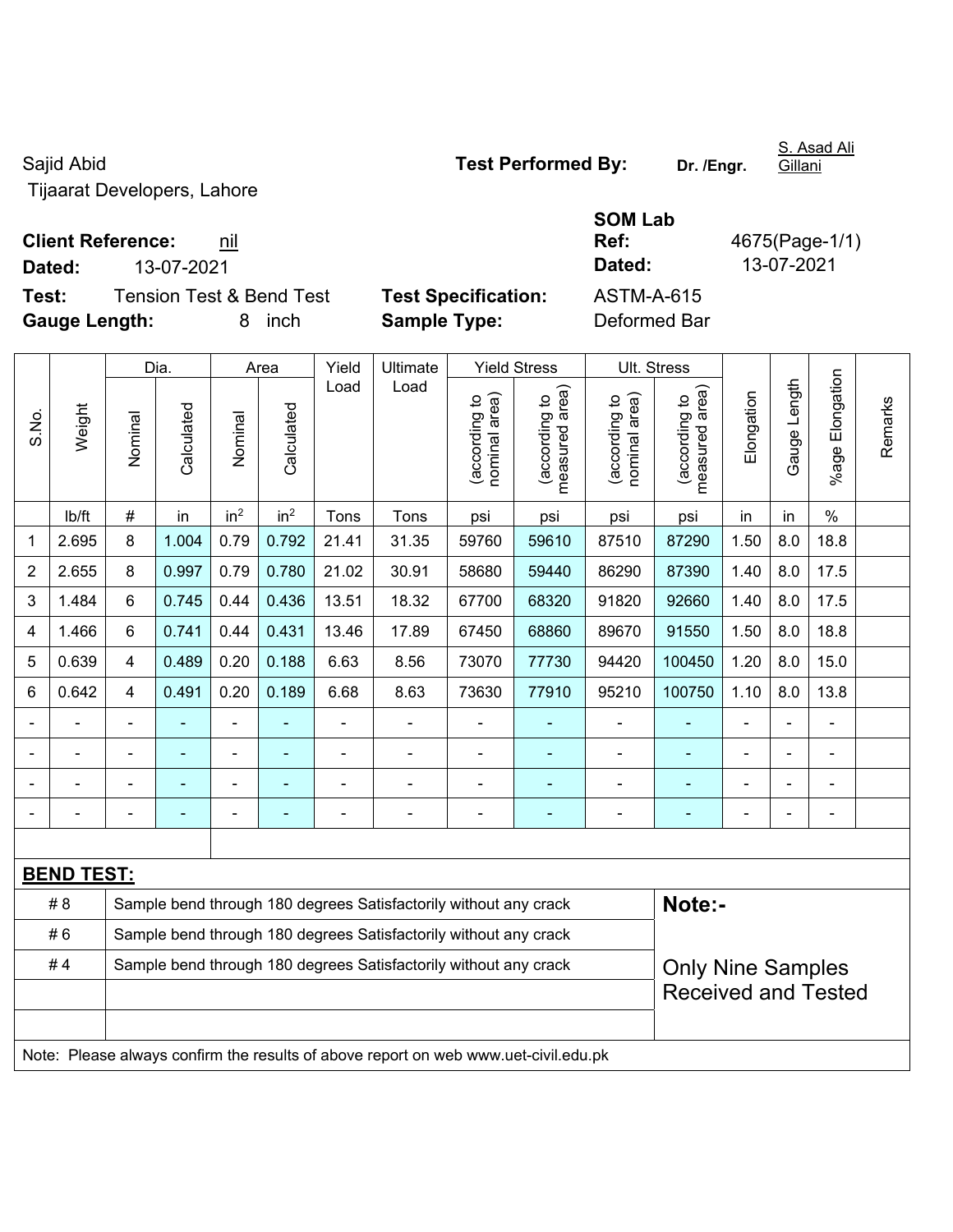Muhammad Naveed Siddique **Test Performed By:** Dr. /Engr. S. Asad Ali Gillani Resident Engineer, Velosi Integrity & Safety Pakistan (Pvt) Ltd.

|                             | <b>Client Reference:</b><br>VISP/CON/FSD-016 |                            | Ref:       | 4676(Page-1/                                                                                                                                                                                                                                                                                                                       |
|-----------------------------|----------------------------------------------|----------------------------|------------|------------------------------------------------------------------------------------------------------------------------------------------------------------------------------------------------------------------------------------------------------------------------------------------------------------------------------------|
| Dated:                      | 03-07-2021                                   |                            | Dated:     | 13-07-2021                                                                                                                                                                                                                                                                                                                         |
| Test:                       | Tension Test & Bend Test                     | <b>Test Specification:</b> | ASTM-A-615 |                                                                                                                                                                                                                                                                                                                                    |
| $\sim$ $\sim$ $\sim$ $\sim$ |                                              | - - -                      |            | $\mathbf{F}$ $\mathbf{F}$ $\mathbf{F}$ $\mathbf{F}$ $\mathbf{F}$ $\mathbf{F}$ $\mathbf{F}$ $\mathbf{F}$ $\mathbf{F}$ $\mathbf{F}$ $\mathbf{F}$ $\mathbf{F}$ $\mathbf{F}$ $\mathbf{F}$ $\mathbf{F}$ $\mathbf{F}$ $\mathbf{F}$ $\mathbf{F}$ $\mathbf{F}$ $\mathbf{F}$ $\mathbf{F}$ $\mathbf{F}$ $\mathbf{F}$ $\mathbf{F}$ $\mathbf{$ |

| <b>SOM Lab</b> |                |
|----------------|----------------|
| Ref:           | 4676(Page-1/2) |
| Dated:         | 13-07-2021     |
|                |                |

**Gauge Length:** 8 inch **Sample Type:** Deformed Bar(FF Steel)

**St Specification:** ASTM-A-615

|                |                   |                                                                                     | Dia.           |                 | Area            | Yield                                                            | Ultimate                                                         |                                | <b>Yield Stress</b>             |                                | Ult. Stress                     |                |                          |                 |         |
|----------------|-------------------|-------------------------------------------------------------------------------------|----------------|-----------------|-----------------|------------------------------------------------------------------|------------------------------------------------------------------|--------------------------------|---------------------------------|--------------------------------|---------------------------------|----------------|--------------------------|-----------------|---------|
| S.No.          | Weight            | Nominal                                                                             | Calculated     | Nominal         | Calculated      | Load                                                             | Load                                                             | nominal area)<br>(according to | measured area)<br>(according to | (according to<br>nominal area) | (according to<br>measured area) | Elongation     | Gauge Length             | %age Elongation | Remarks |
|                | lb/ft             | $\#$                                                                                | in             | in <sup>2</sup> | in <sup>2</sup> | Tons                                                             | Tons                                                             | psi                            | psi                             | psi                            | psi                             | in             | in                       | $\frac{0}{0}$   |         |
| 1              | 1.506             | 6                                                                                   | 0.751          | 0.44            | 0.443           | 15.90                                                            | 21.22                                                            | 79710                          | 79170                           | 106380                         | 105660                          | 1.20           | 8.0                      | 15.0            |         |
| $\overline{2}$ | 1.548             | 6                                                                                   | 0.761          | 0.44            | 0.455           | 16.18                                                            | 20.71                                                            | 81090                          | 78420                           | 103830                         | 100400                          | 1.30           | 8.0                      | 16.3            |         |
| 3              | 0.678             | 4                                                                                   | 0.503          | 0.20            | 0.199           | 6.68                                                             | 8.54                                                             | 73630                          | 74000                           | 94200                          | 94670                           | 1.40           | 8.0                      | 17.5            |         |
| 4              | 0.670             | 4                                                                                   | 0.501          | 0.20            | 0.197           | 6.75                                                             | 8.53                                                             | 74420                          | 75550                           | 94090                          | 95520                           | 1.30           | 8.0                      | 16.3            |         |
|                |                   | $\blacksquare$                                                                      | ÷              | $\blacksquare$  |                 | $\blacksquare$                                                   | $\blacksquare$                                                   | $\blacksquare$                 | $\blacksquare$                  | $\blacksquare$                 | ٠                               | $\blacksquare$ | ä,                       | $\blacksquare$  |         |
|                | ä,                | $\blacksquare$                                                                      | ä,             | $\blacksquare$  | $\sim$          | $\blacksquare$                                                   | $\blacksquare$                                                   | L,                             | $\blacksquare$                  | $\blacksquare$                 | $\blacksquare$                  | $\blacksquare$ | $\overline{\phantom{a}}$ | $\blacksquare$  |         |
|                | $\blacksquare$    | $\blacksquare$                                                                      | $\blacksquare$ | $\blacksquare$  | $\blacksquare$  | $\blacksquare$                                                   | $\blacksquare$                                                   | $\blacksquare$                 | ٠                               | $\blacksquare$                 | ٠                               | $\blacksquare$ |                          | $\blacksquare$  |         |
|                |                   |                                                                                     |                | ÷,              |                 | ä,                                                               | ä,                                                               | ä,                             | ٠                               |                                |                                 |                |                          | ä,              |         |
|                |                   |                                                                                     |                |                 |                 |                                                                  |                                                                  |                                |                                 |                                |                                 |                |                          |                 |         |
|                |                   |                                                                                     |                |                 |                 |                                                                  |                                                                  | -                              |                                 |                                |                                 |                |                          |                 |         |
|                |                   |                                                                                     |                |                 |                 |                                                                  |                                                                  |                                |                                 |                                |                                 |                |                          |                 |         |
|                | <b>BEND TEST:</b> |                                                                                     |                |                 |                 |                                                                  |                                                                  |                                |                                 |                                |                                 |                |                          |                 |         |
|                | #6                |                                                                                     |                |                 |                 |                                                                  | Sample bend through 180 degrees Satisfactorily without any crack |                                |                                 |                                | Note:-                          |                |                          |                 |         |
|                | #4                |                                                                                     |                |                 |                 | Sample bend through 180 degrees Satisfactorily without any crack |                                                                  |                                |                                 |                                |                                 |                |                          |                 |         |
|                |                   | <b>Only Six Samples</b>                                                             |                |                 |                 |                                                                  |                                                                  |                                |                                 |                                |                                 |                |                          |                 |         |
|                |                   |                                                                                     |                |                 |                 |                                                                  |                                                                  |                                |                                 |                                | <b>Received and Tested</b>      |                |                          |                 |         |
|                |                   |                                                                                     |                |                 |                 |                                                                  |                                                                  |                                |                                 |                                |                                 |                |                          |                 |         |
|                |                   | Note: Please always confirm the results of above report on web www.uet-civil.edu.pk |                |                 |                 |                                                                  |                                                                  |                                |                                 |                                |                                 |                |                          |                 |         |